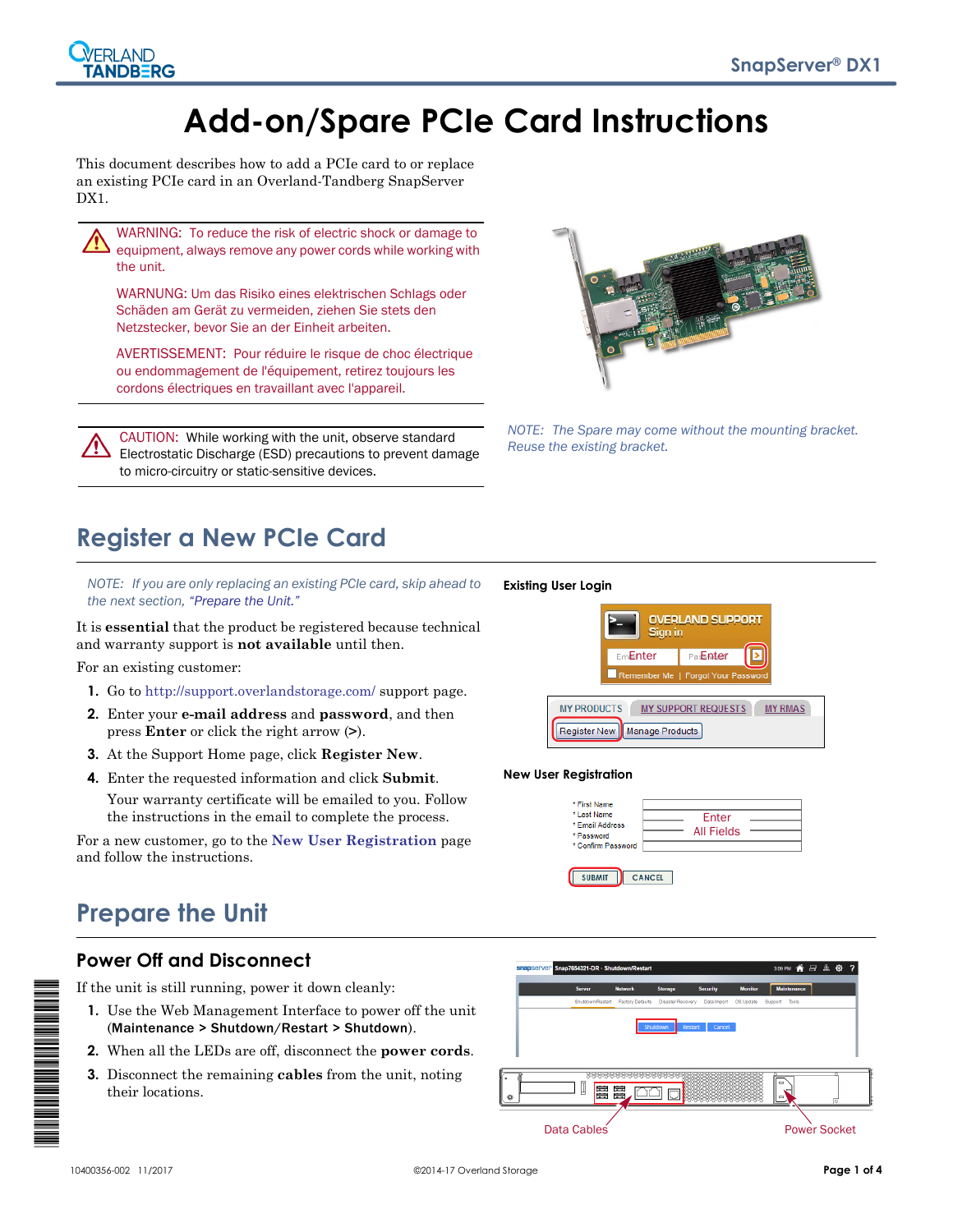#### **Remove the Front Bezel**

- **1.** Carefully take hold of the **front bezel** and pull it straight out from the appliance until it releases.
- **2.** Set the bezel aside on a **secure surface**.

#### **Remove the Drives**

IMPORTANT: Overland recommends that you remove all the drives to reduce the unit's weight prior to rack removal.

- **1.** Press the release **button** on the right side of the carrier.
- **2.** Using the built-in **handle**, pull the carrier out.

Repeat this procedure for **all** the remaining carriers.

*NOTE: Do not remove the drives from their carriers as doing so voids the drive warranty.*



**1 2 3 4**

### **Remove the Chassis from the Rack**

WARNING: It is recommended that a mechanical lifter (or at least two people) be used during rack installation or removal to prevent injury.

WARNUNG: Um Verletzungen zu vermeiden, empfehlen wir zur Rack-Installation oder -Deinstallation die Nutzung einer mechanischen Hebehilfe (oder mindestens zwei Personen).

AVERTISSEMENT: Pour éviter toute blessure il est recommande qu'un monte-charge (ou deux personnes au moins) soit utilisé lors de l'installation ou de l'enlèvement du support.

- **1.** Based on the mounting system, with a **lifter** positioned in front of the chassis, carefully remove the **chassis** from the rack as follows:
	- **Fixed brackets** Remove and retain the four **screws** with **slip nuts** from the brackets, and slide the **chassis** out onto the lifter.
	- **Sliding rails** Release the front flange **captive screws**, slide the **chassis** out until it stops, release the rail **locks**, and slide the **chassis** onto the lifter.
- **2.** Move the chassis onto a **secure surface**.







Secure Surface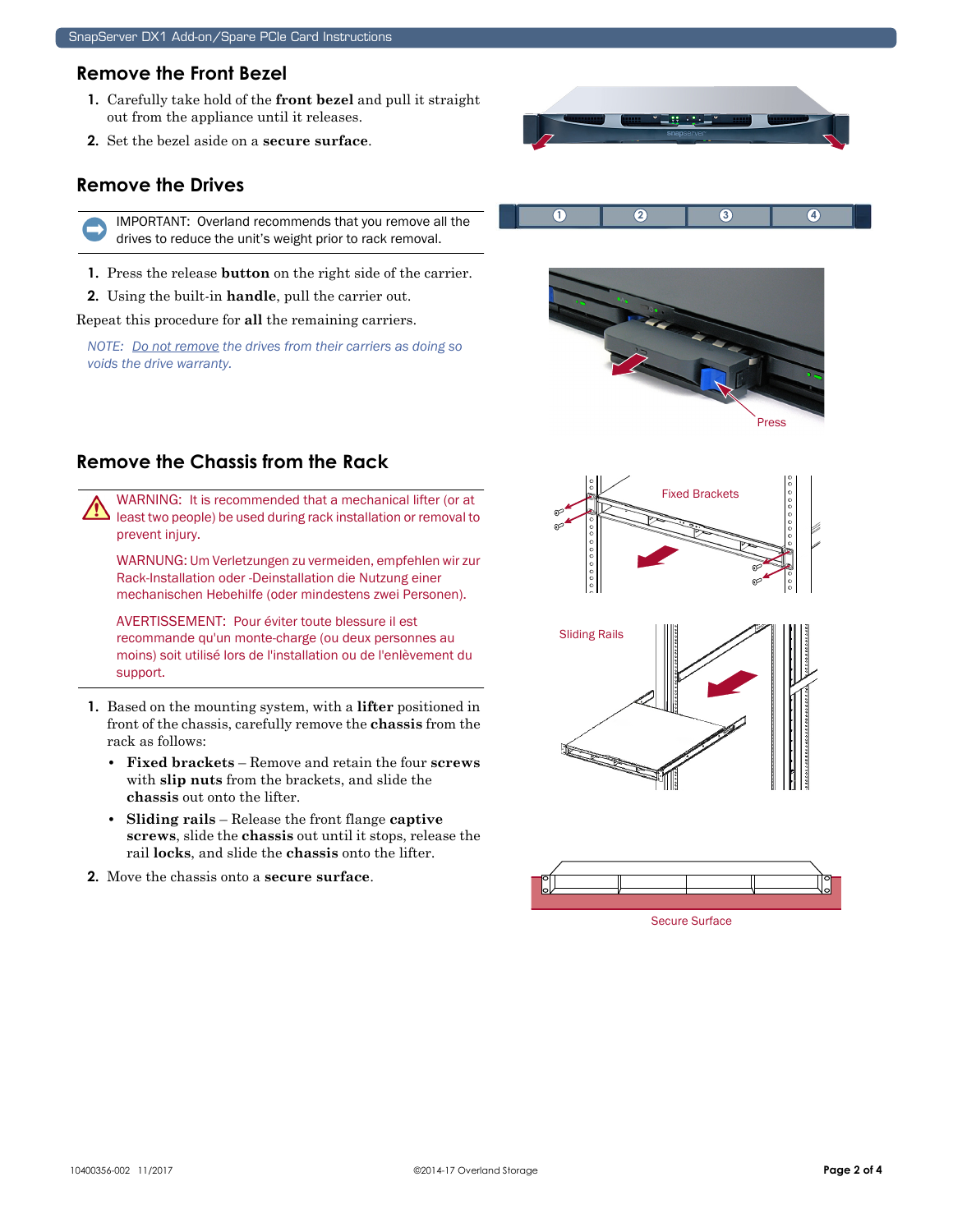### **Install/Replace the PCIe Card**

#### **Remove the Top Panel**

- **1.** Loosen the **two captive screws** at the rear of the top panel that secure it in place.
- **2.** Slide the panel rearward about **one-half inch** (1.25cm).
- **3.** Lift the **panel** off and set it aside.

#### **Install or Replace the PCIe Card**

- **1.** At the rear, remove and retain the **screws** securing the rear access cover **locking bracket**.
- **2.** Remove and retain the **locking bracket**.
- **3.** Do **one** of the following:
	- **•** Remove the card from the **motherboard slot** and set it aside on an ESD surface. Continue with [Swap the](#page-2-0)  [Mounting Bracket](#page-2-0).
	- **•** Remove the rear panel **access cover** and set it aside. Continue with [Install the PCIe Card](#page-2-1).

#### <span id="page-2-0"></span>**Swap the Mounting Bracket**

If the spare did not come with a mounting bracket:

- **1.** Remove and retain the **two screws** securing the **mounting bracket** to the old card.
- **2.** Remove the mounting **bracket** from the old card and position it on the new card.
- **3.** Using the **two retained screws**, secure the bracket to the new card.

### <span id="page-2-1"></span>**Install the PCIe Card**

- **1.** Seat the card in the same **motherboard slot** with the card bracket inserted in the rear bracket slot.
- **2.** Reinstall the **locking bracket**.
- **3.** Using the **retained screws**, secure the locking bracket.

#### **Reinstall the Top Cover**

**1.** Align the top panel over the unit with no more than **one-half inch** (1.25cm) extending out over the rear of the unit, and press it down onto the unit.

The front edge should be on the silver lip of the front.

- **2.** Slide the panel **forward** until it is fully seated.
- **3.** Using the **four retained screws**, secure the panel.